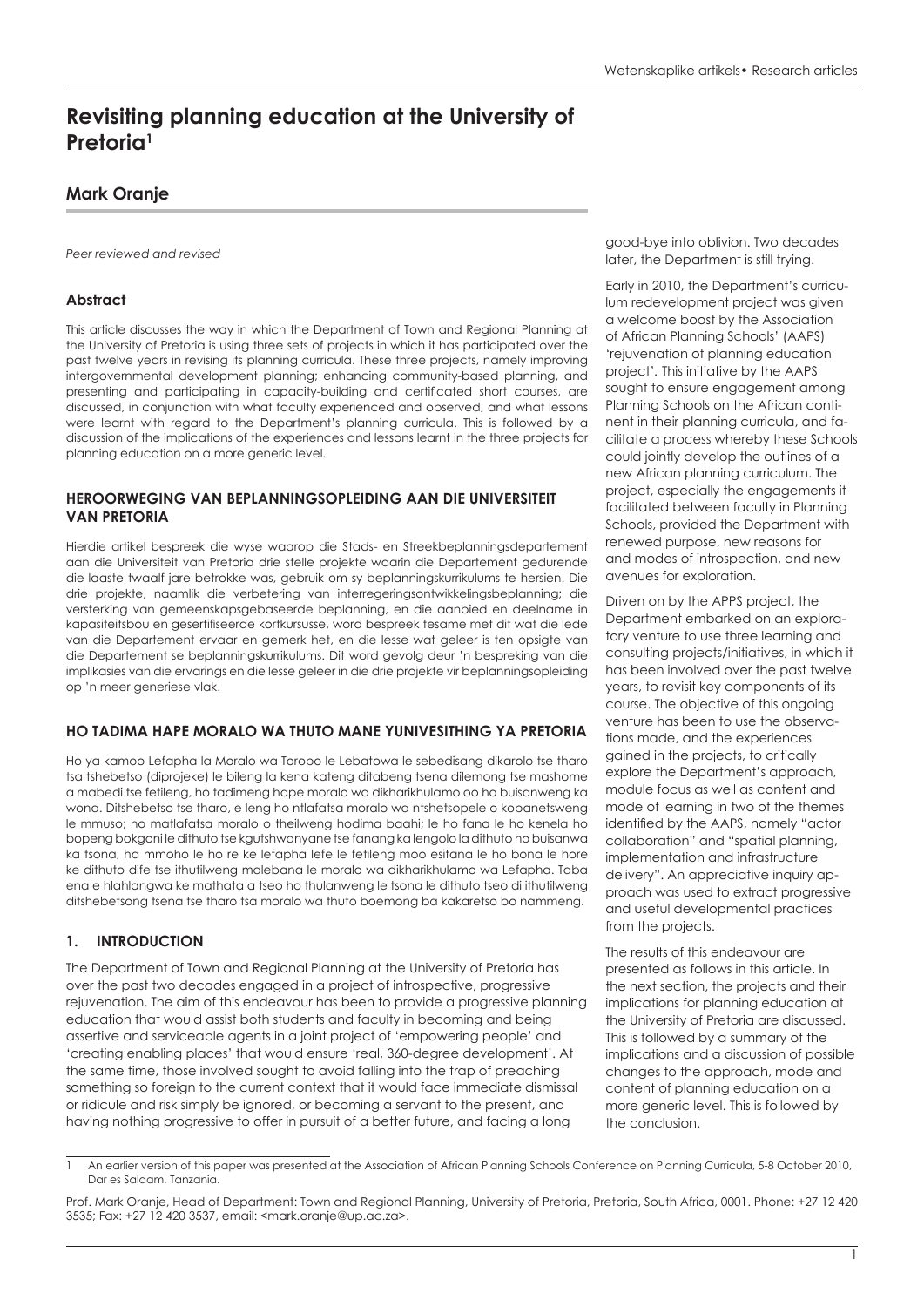It should be noted that the project of introspection, as discussed in this article, was only recently completed and the exploration of ways in which the planning programmes offered by the Department could be adapted in accordance with its 'findings' has just begun. Nonetheless, the intention and desired outcome is clear: to empower and enable faculty and students to become better at 'empowering people' and 'jointly creating places' where such empowerment can take place and express itself.

# **2. THE THREE PROJECTS**

As noted earlier, three initiatives in which members of the Department were involved are being used to revisit the two planning programmes it offers. While the initiatives were rolled out in very different settings, with different role players and over different lengths of time, they, on many scores, do ask very similar questions regarding planning education. As such, they suggest a number of ways of improving planning education. Each of the projects and their respective implications for planning education are discussed in more detail below.

#### **2.1 Project 1: Improving intergovernmental development planning**

#### **2.1.1 What it entailed**

This is not really a single project, but rather a thirteen-year 'involvement', entailing:

- The provision of inputs in processes aimed at preparing legal and policy frameworks to ensure better integration, harmonisation and coordination, and improved alignment and sequencing of actions in and between different spheres and sectors of government, and
- The initiation of practical measures (in the form of pilot projects and the provision of technical support) to ensure this.

The central aim of all these actions was to ensure integrated, sustained and meaningful 'infrastructure investment' (roads, rail, ports, and so on) and 'development spending' (social services and transfers). While the actions were all very much along the same lines and shared this objective, the involvement took place in the form of seven

initiatives, each of which is discussed briefly below.

The first, and probably the most significant initiative, was research for and assistance with the preparation and review of the National Spatial Development Perspective (NSDP), starting in the late 1990s. The NSDP had its origins in the Office of the Deputy President in 1998, in a project with the aim of (1) exploring uncoordinated infrastructure and investment spending and the resulting perpetuation of the apartheid space economy, and (2) generating guidelines to address it. The project went through many stages, which are covered in detail elsewhere (see Oranje & Merrifield, 2010; Oranje & Van Huyssteen, 2007) and culminated in a set of Spatial Guidelines for Infrastructure Investment and Development (SGIID) in mid-1999. This was followed by a National Spatial Development Perspective in 2000, another in 2003, and a reviewed version in 2006. The NSDP proposed normative, principle-led infrastructure investment and development spending by the State. The two key principles were that fixed investment should be focused in areas where the greatest development potential and greatest need coincide, and that there should be investment in people in areas with limited development potential. As such, the NSDP focused on 'people and not places', arguing that the focus of State action must be on eradicating inequalities between people and not on 'making places more equal'. The key driver behind this position was that many of the places of dense settlement in rural South Africa, and to which Africans had been banished by successive colonial and apartheid governments, had very little development potential, having been carefully selected with this attribute of limited potential in mind by these governments. This position was, however, misconstrued as being antirural and urban-biased and the NSDP was not enthusiastically received in a number of arenas.

The second initiative entailed the development of guidelines for the preparation of Provincial Growth and Development Strategies (PGDSs) and the review of a number of these strategies in accordance with these guidelines, in 2005. Preparation of these provincial strategies started in 1996 in a number of provinces eager to use the planning powers they were granted in terms of the 1996 Constitution (see

Oranje & Biermann, 2002). As these strategies were, in most instances, located in one of the sector departments in the provincial governments, other provincial sector departments and national line departments generally did not acknowledge or use them, and municipalities generally did not consider them when preparing their IDPs (Adam & Oranje, 2002). This resulted in a lack of implementation of these provincial plans, further exacerbating the uncoordinated nature of local government planning, investment and spending proposals as well as infrastructure investment and development spending by provinces (Oranje & Van Huyssteen, 2004). Nonetheless the PGDSs were viewed as crucial components in preventing this by ensuring that provinces and municipalities harmonised their planning, budgeting and implementation activities with the NSDP principles, and aligned these activities (using the PGDSs) to maximise their joint developmental impact.

The third initiative was a project for the Department of Provincial and Local Government (DPLG) in 2003-2004, which entailed a study of the challenges faced by different spheres of government in ensuring intergovernmental coordination, and putting forward proposals for improvement (see Oranje & Van Huyssteen, 2004; 2007). This analysis included (1) an assessment of the effectiveness of existing planning and resource allocation instruments in all spheres of government; (2) the preparation of a protocol in support of intergovernmental planning (Oranje & Van Huyssteen, 2004); and (3) the introduction of the concept of 'Intergovernmental Development Agreements'. These agreements were meant to ensure focused and joint action by the three spheres of government in district and metropolitan municipal areas. It was envisaged that such agreements would be the outcome of a process of high-level debate in which the three spheres of government would deliberate and reach a shared understanding on (1) the state of development in the relevant district/ metropolitan municipal area; (2) the key development priorities in the area; (3) the required resources that were available for development in and of the area; and (4) the implementation of the required actions by each sphere of government in the area.

The fourth initiative entailed the preparation of a Harmonisation and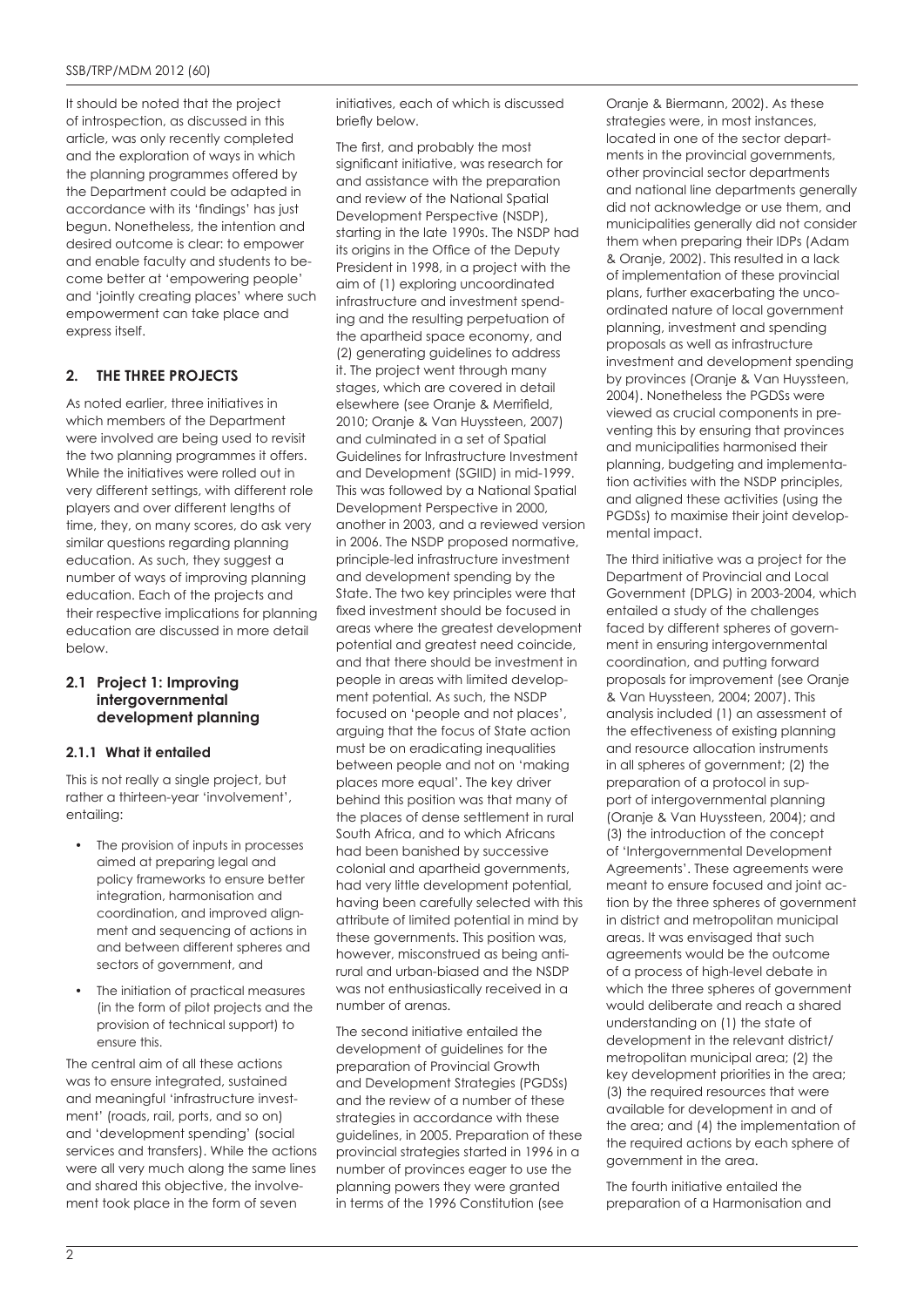Alignment Framework for the Presidency and the DPLG, and the popularisation of the framework in all nine provinces in the country in 2004-2005. This framework, which was adopted by Cabinet, was based on the understanding that a set of coordination procedures in itself would not result in the desired outcome. As such, the framework sought to ensure that the prioritisation (strategic planning activities), budgeting and implementation by the three spheres of government were aligned through actual/physical joint planning and planning activities. Three key steps were to be undertaken in this process. With the NSDP providing a shared framework for discussion, the three spheres of government had to (1) reach a highlevel agreement on the nature and characteristics of the space economy and the spatial location of development potential and need/poverty in all nine provinces and the then 52 District and Metropolitan Municipalities in the country; (2) align their infrastructure investment and development spending in accordance with the NSDP principles; and (3) mutually monitor and assess their planning, budgeting and implementation activities (The Presidency, 2004). A key and crucial departure in these alignment activities was the use of 'space' as arena for stating, contesting, mediating and crafting agreement on investment and development spending (see CSIR, 2007).2

The fifth initiative entailed the participation in 2004 in the preparation of the *Intergovernmental Relations Framework Act, 2005,* which sought to provide content to Chapter 3 of the 1996 Constitution dealing with Cooperative Governance by placing an obligation on municipalities and provinces to create a set of structures/forums to facilitate intergovernmental relations. The Act has subsequently seen the setting up of such structures with a varying degree of impact in terms of assisting in the streamlining of intergovernmental development planning, budgeting and implementation activities.

The sixth initiative was the provision of support to the Department of Provincial and Local Government (2005-2006) with the review of *the Municipal Systems Act (Act 32 of 2000)* to ensure that this crucial piece of legislation reflected the

'new thinking' in respect of the strategic role of the District and Metropolitan Integrated Development Plans (IDPs) in intergovernmental development planning processes, and to assist municipalities in preparing 'more credible IDPs'. This process saw the development of a framework in respect of 'what constitutes a more credible IDP', and participation in a number of workshops involving planning experts to assist the Department in this endeavour. The process was placed on hold pending a much bigger process of reform of the State architecture, which is still under way.3

The last initiative entailed involvement in a project undertaken by the Presidency aimed at contextualising the NSDP in District and Metropolitan areas*.* As such, it sought to position and use District and Metropolitan municipal areas as 'shared areas of intergovernmental concern and action' and explore ways in which District and Metropolitan Municipalities' IDPs could become more credible by reflecting the development plans of the three spheres of government (The Presidency, 2006). The initiative built on the guidelines in the 'Harmonisation and Alignment Framework', i.e. (1) high-level intergovernmental dialogue, using the NSDP guidelines as framework; (2) the reaching of a shared understanding on the development challenges and prospects of District and Metropolitan municipal areas; and (3) coming up with a series of 'strategic actions' to be executed by the three spheres of government for the development of these areas. The Department's involvement in this project entailed the conceptualisation of the pilot phase, the roll-out of the project in thirteen pilot Districts in 2006, and the implementation of the project in three more Districts between 2008 and 2010 (see Oranje & Van Huyssteen, 2010; Mathe, 2010 for more information on the project).

#### **2.1.2 What was seen and found**

The projects illustrated/demonstrated that:

• 'Space' can provide a 'shared platform for debate' and the generation of shared understandings and agreements on strategic actions in

intergovernmental development planning processes.

- Agency matters, i.e. that (1) 'champions' are crucial to the success of initiatives such as these; (2) if leaders commit to an idea, others do so more readily; and (3) participants who stay the distance are imperative for project follow-through and sustainability.
- It is possible for stakeholders to develop a shared (and richer) understanding of the different substantive aspects of development (institutional weaknesses, pressures, bottlenecks related to the economy, livelihoods, services, infrastructure, access to land, etc.). However, reaching an agreement on paper is far easier than taking these decisions back into the participants' own institutional environments and launching that understanding and agreement into a different system with a different language and set of 'discourse-action-triggers'.
- Moving through and beyond discipline boundaries is possible. Unfortunately, it can also be a function of a specific event, i.e. it may last only for the duration of the work-session, for as long as the participants are lodged in the specific 'trans-disciplinary arena/space'.
- Intergovernmental collaboration works better when there are incentives tied to such activities.
- The picture on the ground was often very different from the official data. This was especially problematic, as it meant a fundamental questioning of one of the most important components of planning, i.e. data. This also raised a number of questions, such as: how can planners ensure that the data they use is more reliable; can planners plan with 'non-official data' (i.e. 'local and indigenous knowledge)', and can planners use intergovernmental interactions to generate more reliable data?
- It is possible for participants in intergovernmental processes to examine, consider and view phenomena in new and novel ways. Roads were, for instance, not just treated as stretches of tar, but as conduits of

<sup>2</sup> This notion was, *inter alia*, supported by the experience in area-based initiatives in the KwaZulu-Natal province (see Todes, Odendaal & Cameron, 2004).

<sup>3</sup> While a Municipal Systems Amendment Bill was published in 2010, it did not deal with the far-reaching changes discussed at the time. The Bill essentially focuses on issues of human resources (South Africa, 2010).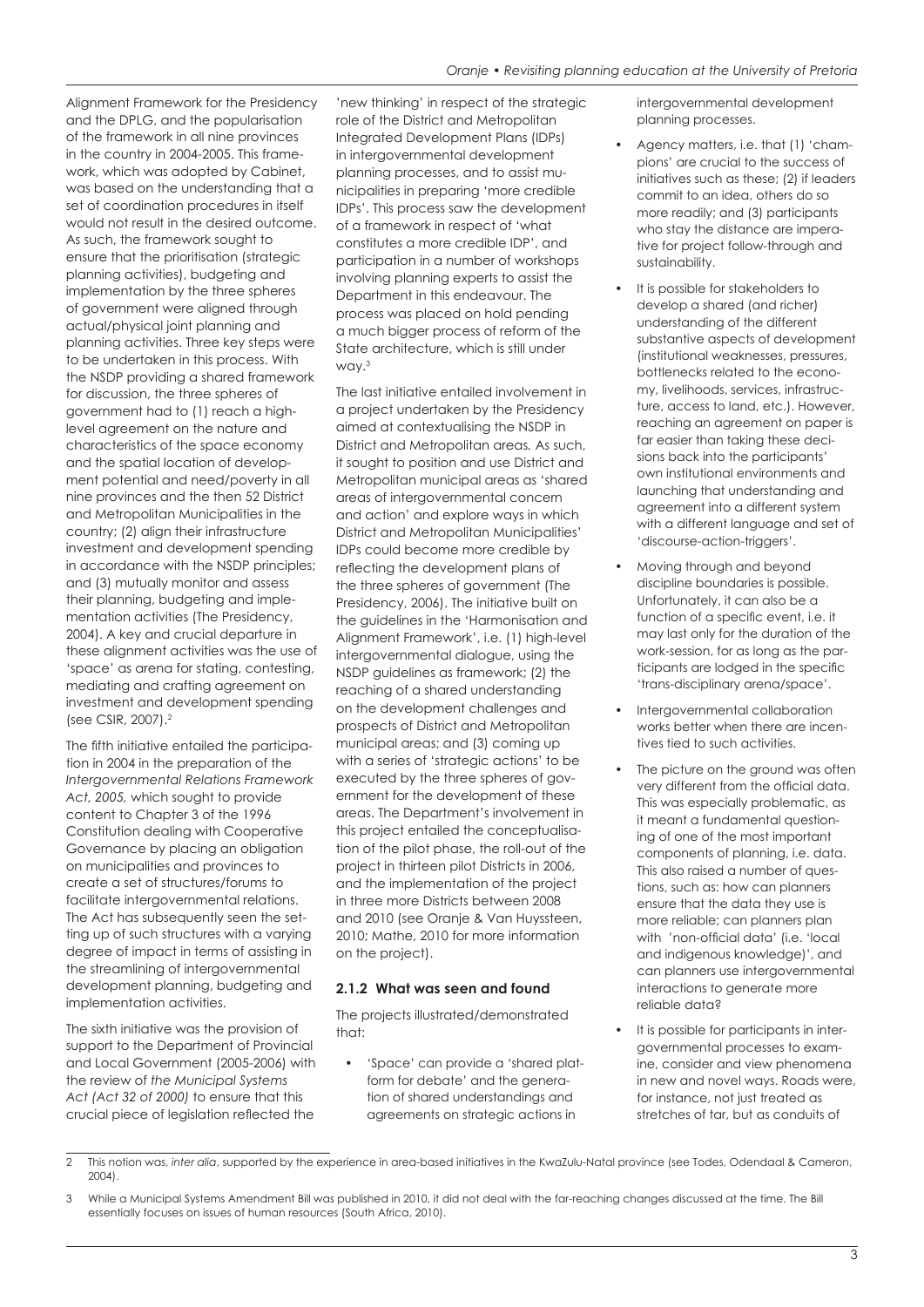hope and strips of dignity. In terms of this perspective, interventions in 'infrastructure provision and maintenance profiles' become far more than simply that – they shape, re-arrange and re-size space, place, community and people's lives.

- While it would occasionally happen, participants in the intergovernmental processes generally did not engage the really serious questions which the processes were meant to explore, i.e. the extent and the nature of the comparative and competitive advantage of the municipal area under consideration. This was especially true where the projects tended to question longheld beliefs about 'as yet untapped' local development potentials.
- Processes such as these can fall back into exercises aimed at ensuring compliance and raise expectations that are not lived up to, with cynicism often following in close pursuit.
- The 'longer term' tended not to be a very popular topic in intergovernmental planning debates.
- Conservative and traditional views on aspects such as gender, age and race, and a myriad of power dynamics make for very difficult discussions in forums specifically set up as spaces in which 'everyone can participate'.
- Plans are generally weak levers and cogs in the State machinery. Generally, they are just another (not very significant) voice in Government decision-making processes.

#### **2.1.3 What was learnt – what it meant for the Department's planning programmes**

There are, of course, a multitude of lessons that can be learnt from the processes and experiences discussed above. These are the key ones for now:

• While students need to be made aware of the complexity of the world in which planning is practised, this must not debilitate them and/ or blind them to the crucial need for and possibility of action. Complexity

should instead be presented as a way of better understanding the world and mapping a workable way forward.

- It is crucial that students be exposed to the different 'languages' spoken by other professionals, politicians and civil society members and in intergovernmental forums. In addition, students must develop a proficiency in these languages, and have the ability to seamlessly move in and out of these different languages.
- Discussions on power in planning are crucial, but these have to move beyond 'the exposure of power' and the sense that nothing can be done about it. Power in the form of knowledge should also be treated and presented as something that can be used to open up a debate (i.e. elicit and advance discussions), probe new interventions, and focus attention on the longer term and the realisation of the much desired 'true development for all'. At the same time, students need to be exposed to, and prepared for the different kinds of power (e.g. tradition, culture, ignorance and inertia) which they are set to encounter in participatory planning processes.
- Spatial development planning skills are still/again crucial. However, 'talking spatial development' is different to 'drawing space' (i.e. design) and both skills are required. It is especially the skill of 'talking to and about space' to different stakeholders, with often very different agendas and professional and other backgrounds that is becoming increasingly important. In addition to this, while Geographical Information Systems (GIS) are crucial in intergovernmental development processes, they need to be tweaked to also provide for the spatial representation of data that in the past was not part of it, notably local information and knowledge.

# **2.2 Project 2: Enhancing community-based planning**

# **2.2.1 What it entailed**

While the involvement in this project was on a much smaller scale, and for a much shorter period than the two other projects (April-July 2010), it was not less intense, and provided an equally rewarding exposure and learning process. In this case, the project entailed participation by one of the members of faculty as a facilitator in an EU-funded capacity-building programme on Community-Based Planning (CBP) managed by the Department of Cooperative Governance and Traditional Affairs (DCoGTA),4 and rolled out in partnership with provincial governments and municipalities. The primary aim of the project was to assist Community Development Workers (CDWs), Ward Committee Members, Ward Councillors and officials involved in development planning in the areas of Ward and Community-Based Planning. The project was rolled out in two phases, with the first phase taking on a pilot format, and targeting a sample of 21 District and Metropolitan Municipalities in six of the nine provinces.

Key objectives of the project included the following: (1) exposing the target groups to the legal and policy framework for CBP; (2) providing participants with an indication as to where and how CBP could become an effective component in the State planning machinery and in improving local living conditions; (3) assisting participants with determining the roles they could play in development planning, budgeting, implementation and monitoring and review processes, as well as discussing the accompanying responsibilities; and (4) enhancing the spatial and development planning skills of the participants. In addition to these objectives, and given DCoGTA's then 'new' 'Turnaround Strategy'<sup>5</sup> for Local Government, the project also had to expose participants to the Strategy and invite and enable them to become active participants in it.

In terms of content, the project entailed facilitating learning at two-day workshops in each District by a team

This Department was the successor in title in May 2009 (after the most recent national and provincial elections in April 2009) to the Department of Provincial and Local Government (DPLG) referred to earlier in the discussion on Project 1.

<sup>5</sup> This Strategy was developed in response to the weak track record in the areas of service delivery and planning in many municipalities, and the challenges encountered by many municipalities in conducting their activities in the 'one-size-fits-all' framework developed for local government post-1996 (Department of Cooperative Governance and Traditional Affairs, 2009). As the name suggests, it was to herald a rapid turnaround and a vastly improved developmental performance by the State in the municipal sphere of government.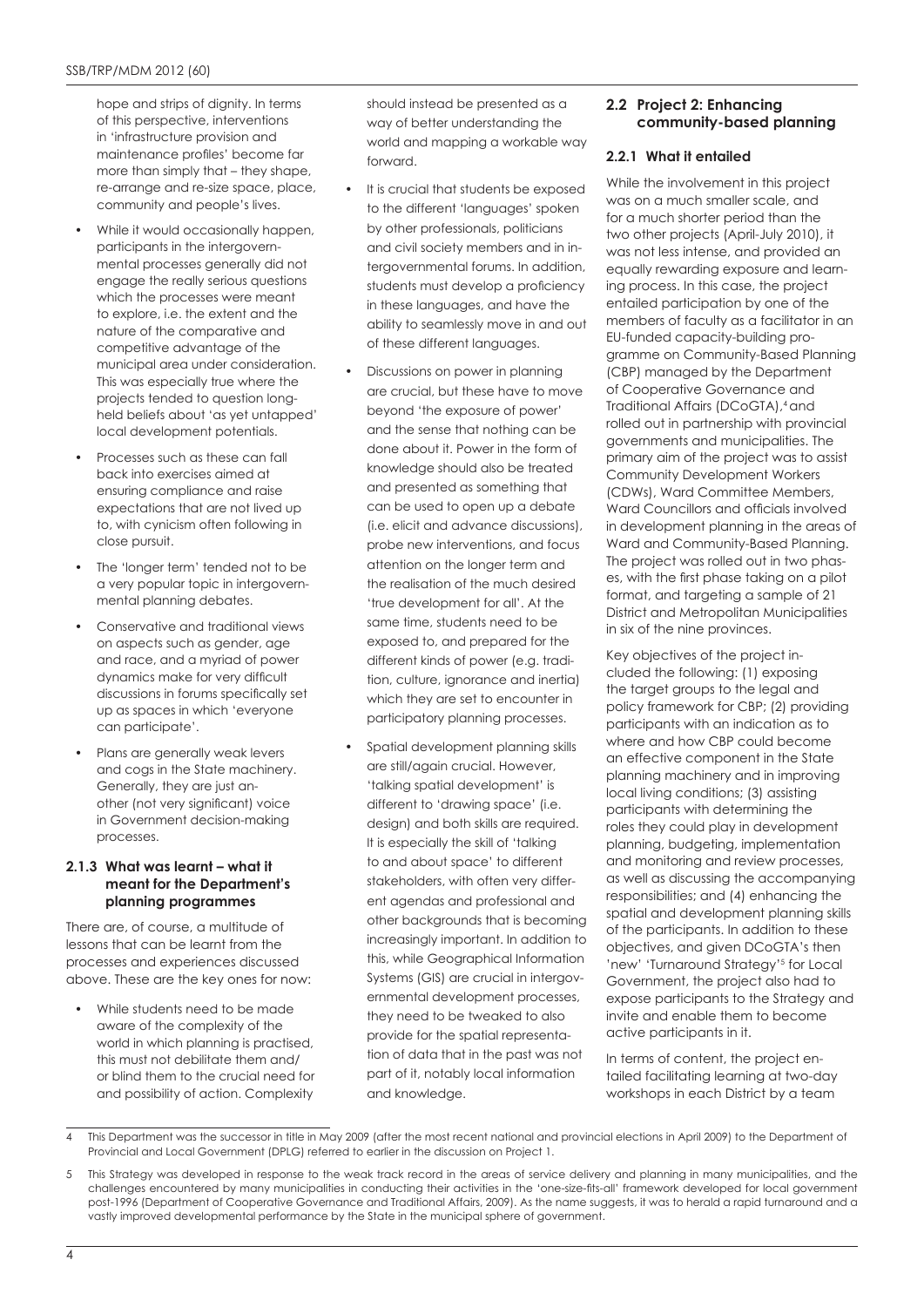consisting of facilitators with backgrounds in integrated development planning, governance, budgeting, public administration and management, housing, spatial planning, local economic development, communitybased planning and public participation. Workshops were generally run by two facilitators, but sometimes also by a single facilitator or three facilitators, depending on the size of the group, which varied between 40 and 130 participants. The workshops were held in community halls, town halls and halls rented from churches and the private sector. Catering was done by local service providers. The running of the workshops was planned and executed as an intergovernmental project. Provincial departments were responsible for municipal planning, and municipalities for the booking of the halls and the sourcing of caterers, as well as inviting the local participants. DCoGTA, in turn, channelled the funding and assisted the facilitators with logistical, technical and procedural support in the running of the workshops.

# **2.2.2 What was observed and found**

Again, the experiences were rich and varied, with the following the main ones:

- While it should come as no surprise, it was very clear that communities are often highly capable of (1) making sense of their surroundings; (2) seeing relationships and the implications of spatial dynamics and features; and (3) coming up with rational and credible proposals as to how their living areas can be improved. It would seem that with a few more targeted training courses, most communities could become important players in development planning.
- While not evenly distributed, there were cases where there were exceptionally adept individuals, highly competent in what planning does and planners do. They had a very well-developed grasp of contextual issues and what they meant for their community, were able to explain these issues to the rest of the community, and come up with incredibly well-considered proposals for progressive change. In fact, it often seemed that a number of such community members would be able to prepare much better plans than many qualified planners could.

While not the case in every district, there were also some worrying tendencies, such as the way in which well-intended State initiatives, such as the Community Development Workers Programme, had in some Districts caused deep tensions and aroused jealousies. Other such tendencies were the high levels of frustration, despondency and negative views of the State due to (1) a lack of follow-through on promises; (2) a lack of communication with communities; and (3) high-handedness displayed by some officials. This also extended into the CBP training programme, with some viewing the training with deep suspicion. In a number of cases facilitators were bluntly asked: *"Why are you doing this training and who is going to gain from it?"* In some instances, the facilitators sensed that there were gatekeepers who felt threatened by the prospect of a far more vocal and focused community when it came to planning. In other instances, the facilitators had the impression that there possibly were individuals who were interested in using the programme as a springboard into the next local government election.

#### **2.2.3 What was learnt – what it means for the Department's planning programmes**

As noted in the case of the first project, there are many cues to be taken and lessons (to be) learnt from the processes and experiences discussed above for planning educators. The following are the ones that stand out for now:

- The way we talk about communities, i.e. is it merely as 'beneficiaries, disempowered people, the poor, a source of information'? In addition, what we teach about communities: what we base our knowledge of communities on; where we locate communities in planning processes *vis-à-vis* professional planners, and what difference we believe planning can make in the life of a community, and for different members of communities?
- Whether we make adequate and appropriate provision in our curriculum for CBP in the broader planning system. Is it, for instance, perceived simply as one piece of the puzzle, and is it dealt with only in one of our modules, i.e. 'Participatory Planning', as if there are other kinds in which 'communities and CBP do

not matter'? And, having said that, how could the opposite be ensured, and how could CBP be turned into a contributor to true community empowerment on the one hand, and be used in the creation of more enabling spaces for empowerment, on the other?

- Whether we really expose our students (enough) and equip them with the necessary knowledge, skills and values, to engage with communities. Whether our students are equipped to enter into a mutual learning process; carry their proposals forward into different planning processes where they may not be present or have access to, and get other professionals, such as engineers and architects, equally involved in CBP and sensitive to the need and importance thereof? How we expand the focus of CBP beyond the municipal realm as merely serving the municipal Integrated Development Plan (IDP) (as it may be viewed in some quarters) and into the provincial and national realms as well?
- How we move beyond being fascinated and enthralled by the possibilities of CBP and 'informality' and the power of the poor, into the world of doing something about these conditions?
- How we factor CBP into philosophical and theoretical discussions about planning thought and planning practice in a realm that is, to a large extent, dominated by Northern planning discourses in which community initiatives are part, but not central to the literature?

#### **2.3 Project 3: Capacity-building programmes and certificated short courses**

#### **2.3.1 What it entailed**

Since the late 1990s, the Department has been involved in a range of capacity-building programmes which, over time, became more formalised and part of the lifelong skills development programmes of officials, municipal councillors and practising planners. These courses ranged from two-day courses with the aim of providing an overview, and creating an awareness of a particular aspect of planning, to officially certificated five-day courses. The courses included lectures, group discussions, group work (including role play), and video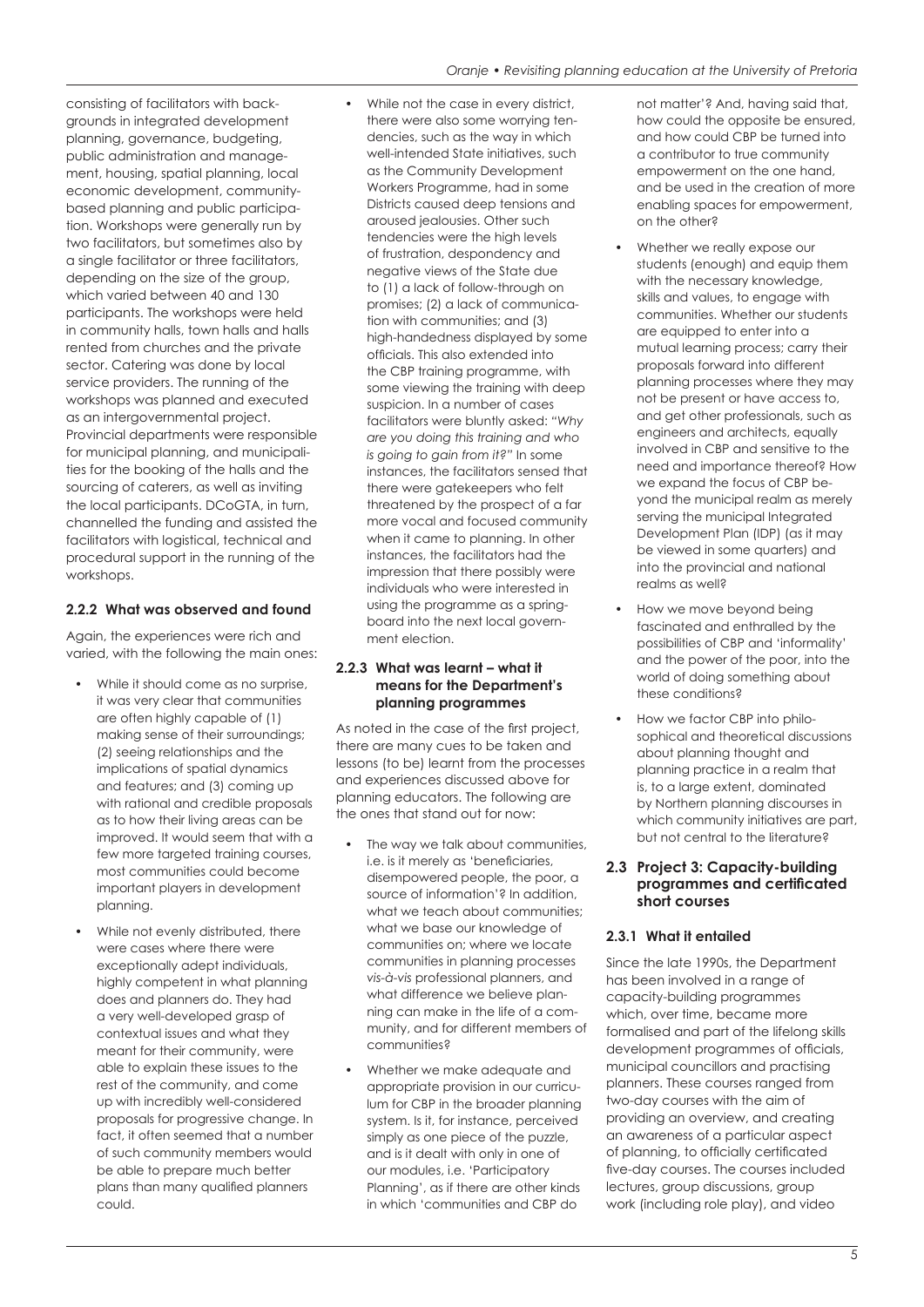material, typically documentaries. The courses covered the following areas: Integrated Development Planning; Spatial Development Planning; Land-Use Management; Long-term Planning for Public Infrastructure Investment and Development Spending; Intergovernmental Development Planning; Local Economic Development; Planning Theory, and Refresher Courses for practising planners. In some instances, the objective of the training was not merely about skills development, but also about the need for officials to collaborate and assist each other in IDP preparation and review processes. The following groups were trained: municipal councillors, managers and mayors throughout the country; officials in the national departments of Social Development and Environmental Affairs; officials in provincial sector departments and municipalities throughout the country, and practising planners from around the country who are active in a myriad of planning activities ranging from land-use management work to national and provincial planning. The training programmes were, in most instances, presented on-site in a venue provided by the beneficiary group, but occasionally also offered on campus. In most instances, the Department acted as service provider to the contracting agent, a campus firm called Continuing Education at the University of Pretoria (CE at UP). In others, lecturers in the Department were asked to provide specific inputs in programmes presented by others, notably the Council for Scientific and Industrial Research (CSIR), but also private service providers. The initiators of the training programmes included the three spheres of government; parastatals, such as the Development Bank of Southern Africa and the CSIR, and the Department itself.

# **2.3.2 What was observed and found**

The courses were very useful from a variety of perspectives. These ranged from the preparation of the material and the development of the programmes to the engagement with different stakeholders in development throughout the country. More specifically, the participating faculty in the Department:

• Observed how different role players in planning viewed planning, what their concerns and misgivings with it were, and how they believed planning could be improved, or should be done. Faculty were also

exposed to new and novel ways of approaching difficult challenges in planning. Importantly in this regard, they heard a wide variety of councillors/politicians' views on planning and what they would like planning to do and what they 'thought' it could and should be able to do.

- Learnt about other sector planning processes (e.g. from population experts, social development workers, education experts and environmentalists) and how their activities and processes could be combined, coordinated and synchronised in development planning processes to do and achieve more, for more, with less, for longer.
- Found that while there were many officials and councillors who saw the need for planning and had no qualms with what it sought to do, many did not have the necessary grounding in development theory and practice to perceive where planning fits into a bigger developmental picture. At the same time, faculty encountered many stakeholders who viewed planning merely as another State function – something that the law prescribed and that had to be done, and not something that was capable of ensuring a better life for all. On the other hand, in some instances, 'nonplanners' were unaware, and often suspicious of planning. Due to the limited number of success stories, planning was viewed as something that resembled politics – i.e. it lived and remained in the realm of rhetoric, promises and dreams.
- Observed the good and bad of short-course training on planning and/or key components of planning. While an appreciation of the need for planning, an understanding of planning processes, and knowledge on ways in which planning could ensure progressive outcomes were established and enhanced in many of these courses, there were also some less positive transfers. In some instances, the wish to secure buy-in from delegates and simplifications of complex processes resulted in something as complex as integrated intergovernmental development planning being reduced to a very simple recipe. Guide-packs, prepared by government departments and other stakeholders with very good intentions, and which in many instances sought to simplify planning for mass consumption, also

added to this highly undesirable situation. The short-course model was also not found to be all that conducive to the transfer of planning values and thought.

• Experienced first-hand the damage done by service providers not well versed in planning. In many instances, this had clearly contributed to negative perceptions about planning and badly informed views as to how it could and should be done.

#### **2.3.3 What was learnt – what it means for the Department's planning programmes**

The courses exposed members of faculty to a wide range of 'other' voices in development and a series of opinions with which to reflect on planning programmes and courses. The courses also enabled faculty to lecture to students with far more confidence than they would have if it had not been for the courses. In addition, they gave the Department an advertising space, as well as access to prospective students, especially postgraduate students.

With regards to its programmes, faculty learnt the following:

- To not negate the complexity of planning and the complex web of relations and interactions in which it is located, and to not underestimate the ability of non-planners to understand and function within this complexity.
- To make far more provision in the curricula for not merely 'talking about' the involvement of sector planning processes and activities in planning, but to also understand better what these processes and activities entail. In this way, the ability of planning to accommodate these processes and, in turn, add value to these processes, could be enhanced. This could also assist in deepening and broadening an appreciation for planning amongst specialists involved in such sector planning processes.
- To not underestimate the challenges associated with ensuring intergovernmental development planning, while at the same time constantly reminding themselves and their students that it can, has to be, and actually 'has been done.' In the case of the latter, the successful examples about which faculty were informed during the training sessions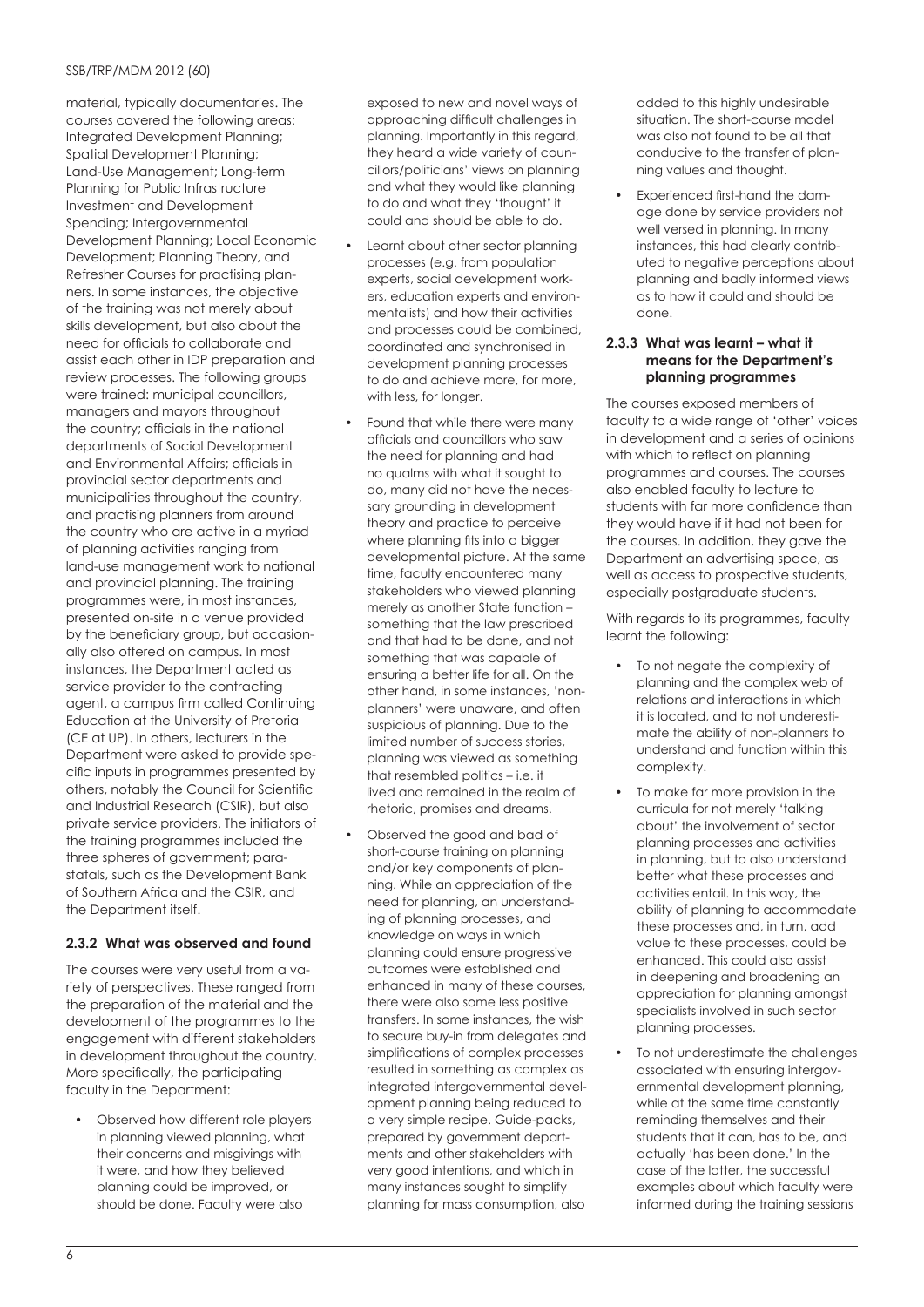were all achieved through careful planning, programming, networks and dedication.

- To, as is the case of the two other projects, appreciate the importance of, expose their students to, and equip them with as many of the 'different languages' that are spoken in the development and planning world. This includes emphasising how stakeholders often 'talk differently' about the same thing and how they perceive planning and plans. More than anything else, it also emphasised the value of exposing students to practitioners and academics from different professions, community members and officials in the three spheres of government, and politicians.
- To be far more optimistic about planning and about what it can achieve. While students should be exposed to and know the pitfalls involved in planning, the impression should never be created that it is a futile endeavour. Planning students have to be ambassadors for planning, and while they should be well aware of the challenges, they should not become despondent and forget the transformative potential it holds.
- To ensure that the values of planning and development are a key component of every aspect of the curriculum. This is especially important in the Department's shortcourse and certificate programmes that should not only cover technical and procedural matters, but also be strong on values.

Before moving on to the discussion, it is useful to capture the key findings in a summary matrix, as in Table 1 on page 8 below.

# **3. DISCUSSION: IMPLICATIONS FOR PLANNING EDUCATION ON A MORE GENERIC LEVEL**

It was noted at the outset of this article that the Department believes that planning education needs to assist in the pursuit of two objectives: 'empowering people' and 'creating enabling places' for this process of empowerment. By making use of the three projects in which the Department has been involved over the past twelve years, an overview of lessons learnt and implications of and suggestions for improvements in the planning curriculum and programmes offered by the Department was provided. In this final section, some generic recommendations are made for planning education based on the experiences and lessons learnt in the three projects.

#### **3.1 Planning education and planning educators must at heart be optimistic about planning**

While it may seem strange to have to say this, it is unfortunately not. Far too many planning educators have fallen in a trap of cynicism and the production of papers that seem not to critique planning with the aim of improving it, but simply to expose and gloat about its weaknesses. It would even appear that some planning academics have built and/or want to build a career on the corpse of planning. If we as planning educators are not positive about planning, who will be? To paraphrase and slightly tweak a famous quote: *We need to be and become the confident professionals we want our students to be and become.* Planning is crucial for development, and without it, the prospects of a better life for all are deeply dimmed. In addition, and for our students' sake, given the challenges to which they are exposed from a variety of areas, they need to be confident about what they bring, what they stand for, what they are fighting for, who they are and what they can bring to State and public planning processes. All of this will require an appreciative, yet critical approach to planning, and not one based on gleeful cynicism. It should also be noted that at the same time that we as planning educators are introspectively doodling about planning, other professions and educational programmes are increasingly equipping their students with 'planning skills', and are eager to 'get a piece of the planning work'.

#### **3.2 Planning education must learn from planning practice (and**  *vice versa***)**

While the latter seems obvious, it is not. Planning practice will only learn from planning education if it has something useful to offer. For planning educators to have 'something useful' to offer, they must be aware of what is happening in the world outside academia. This entails being around, alive, active, visible and cognisant in the real world (of practice). Such exposure in, and to the outside world should not only generate a very important and useful consultancy

income (for travel, conference attendance and to be able to stay on in academia) through engaging in (existing) planning practice, but also test planning theory, thought, knowledge and values. Research should also be done in the lecturer's area of involvement in the programme, meaning a situation where that which is taught is based on 'own experience-driven/informed research'. In addition to all the other benefits, the experience with the outside world will also build the confidence of the lecturers, give them a persona and respect outside academia, and provide them with real-life stories/examples in the teaching environment.

#### **3.3 Planning education should develop the language, facilitation and translation skills of planning students**

Communication is central to all the activities in which planners are involved. This entails interactions with other planners, other professionals, (other) community members, the private sector and organised labour representatives and politicians. As such, it entails discussions with professionals in different spheres of government and with different mandates and agendas, time-frames and constituencies. It also means different styles of engagement, from listening and responding; 'teaching'; sharing and, of course pushing a case – i.e. arguing. All of these capacities rest on the ability to be fluid in many languages and aware of, and familiar with the meanings encoded in these languages. It also entails the ability to move in an out of technical languages/codes, narratives and rhetoric with ease. For planners to be effective in this, planning students need a thorough grounding in these areas, and this requires making it part of the competencies pursued in all modules.

#### **3.4 Planning education should emphasise creativity and innovation, and be likewise**

At a time in which the law and the budget have seemingly become far more important reasons for planning action than the desired output, it is important that planners seek and find novel ways of making the most of what the law requires and the budget provides. It also means that students need to be creative and innovative to find spaces for pursuits with progressive outcomes in these laws and with the limited funds available. Creativity and innovation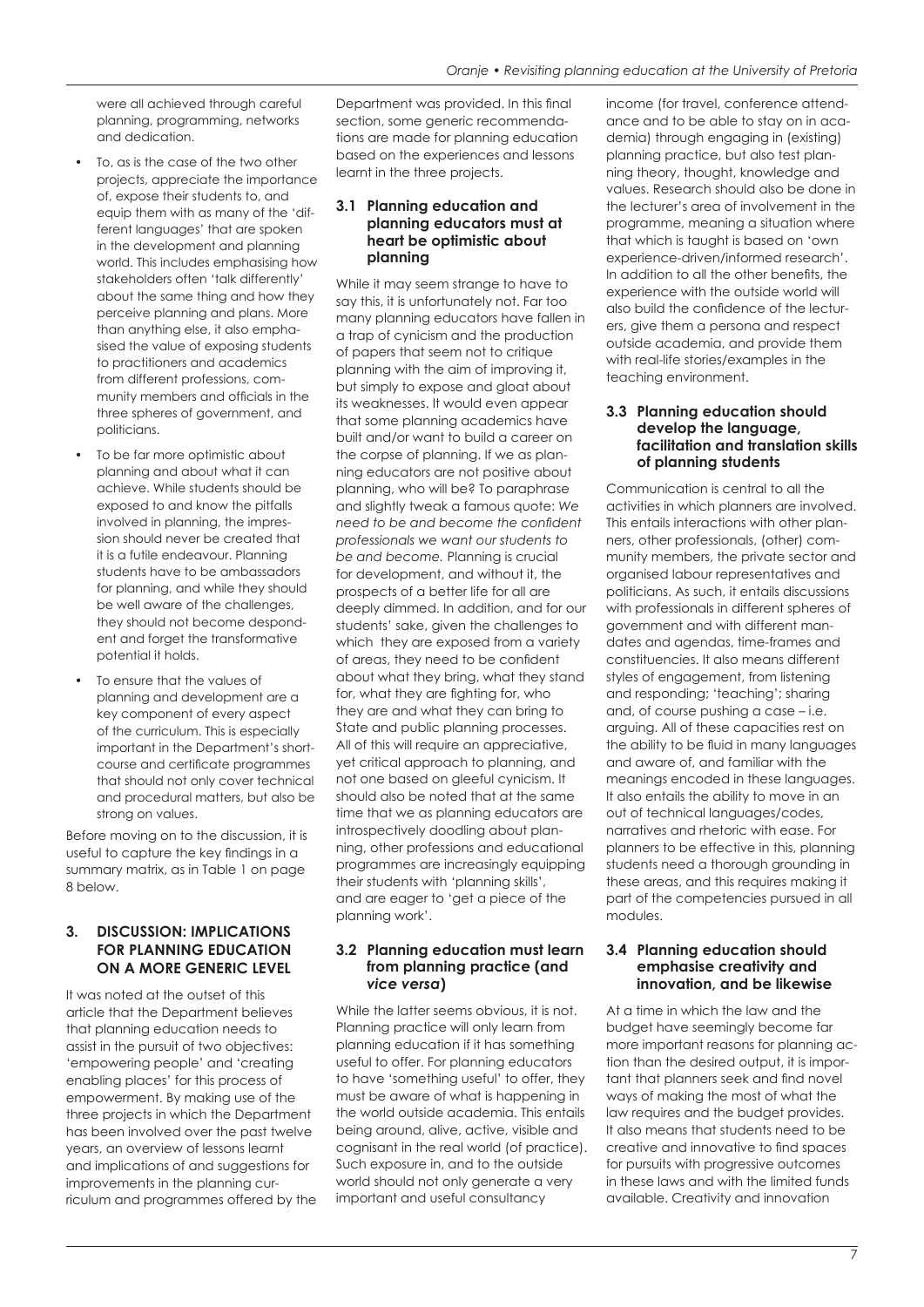#### Table 1: Summary of the three projects, experiences and lessons learnt

| Project                                                                                                    | Key components                                                                                                                                                                                                                                                                                                                                      | Core experiences                                                                                                                                                                                                                                                                                                                                                                                                                                                                                                                                                                                                              | Key lessons for planning curricula                                                                                                                                                                                                                                                                                                                                                                                                                                                                                                                                                                                                            |
|------------------------------------------------------------------------------------------------------------|-----------------------------------------------------------------------------------------------------------------------------------------------------------------------------------------------------------------------------------------------------------------------------------------------------------------------------------------------------|-------------------------------------------------------------------------------------------------------------------------------------------------------------------------------------------------------------------------------------------------------------------------------------------------------------------------------------------------------------------------------------------------------------------------------------------------------------------------------------------------------------------------------------------------------------------------------------------------------------------------------|-----------------------------------------------------------------------------------------------------------------------------------------------------------------------------------------------------------------------------------------------------------------------------------------------------------------------------------------------------------------------------------------------------------------------------------------------------------------------------------------------------------------------------------------------------------------------------------------------------------------------------------------------|
| Improving<br>Intergovernmental<br>development<br>planning                                                  | Involvement in the<br>preparation of legal<br>and policy frameworks<br>to ensure and enhance<br>intergovernmental<br>relations (IGR) and<br>participation in pilot<br>projects to test the legal<br>and policy frameworks                                                                                                                           | Space can provide a shared platform for<br>making sense of the needs and potentials<br>of places and for enhancing IGR<br>• Commitment by leaders to IGR processes<br>is crucial<br>• Official data can be enhanced by 'the<br>picture on the ground' and by local and<br>indigenous knowledge<br>• Participants in IGR processes can cross<br>their disciplinary, spherical and sector<br>boundaries<br>• A focus on legal compliance and<br>conservative and traditional views on<br>issues such as gender, race and age can<br>frustrate IGR processes<br>• Plans are often weak levers and cogs in<br>the State machinery | • Students need to be made fully aware<br>of the complexity of the world in which<br>planning is practised<br>• Students need to be exposed to the many<br>different languages spoken in the planning<br>domain and in planning processes<br>Discussions on power must extend beyond<br>the descriptive into the domain of<br>progressive responses to it<br>'Spatial design' and 'talking about space'<br>$\bullet$<br>are both important planning skills                                                                                                                                                                                    |
| Enhancing<br>community-based<br>planning                                                                   | Participation in the<br>roll-out of a EU-funded<br>and DCoGTA-managed<br>capacity-building<br>programme aimed at<br>assisting Community<br>Development Workers<br>(CDWs), Ward Committee<br>Members, Ward<br>Councillors and officials<br>involved in development<br>planning in the areas of<br>Ward and Community-<br><b>Based Planning (CBP)</b> | • Communities are often highly capable<br>of making sense of their surroundings,<br>perceiving spatial relationships and<br>participating in planning processes<br>• There are community members with no<br>formal planning training who are highly<br>adept at doing what planning does and<br>planners do<br>• Well-intended State interventions aimed<br>at enhancing planning and development<br>can be hampered by in-fighting, jealousies<br>and selfish ambitions in government and<br>community structures                                                                                                            | • Communities are complex entities - they<br>are far more than merely beneficiaries or<br>sources of information and need to be<br>engaged as such<br>• CBP is more than merely an input into<br>standardised planning processes and needs<br>to be approached, provided for, and<br>utilised as such<br>• It is not good enough to only be enthralled<br>with CBP and 'informality' - planning<br>educators need to actively engage the<br>worlds in which they occur and the power<br>structures in which they are located                                                                                                                  |
| Presenting and<br>participating in<br>capacity-building<br>programmes and<br>certificated short<br>courses | Provision of short-term<br>capacity-building<br>programmes on a wide<br>variety of planning-related<br>topics and themes,<br>primarily for non-planners,<br>as well as refresher courses<br>for primarily planners                                                                                                                                  | • Novel ways of considering planning<br>and addressing challenges in planning<br>practice<br>Sector planning processes and ways of<br>meshing and integrating these in planning<br>processes<br>• There is a strong belief among many<br>non-planners in the need for planning and<br>what it can accomplish<br>• Leaving planning education and<br>capacity-building on planning-related<br>topics to opportunists can cause severe<br>damage to planning and the progressive<br>goals it seeks to achieve                                                                                                                   | • Students need to be made aware of and<br>be prepared to function effectively in the<br>dense network of sector planning processes<br>in which planning is located<br>• While it is important to expose students to<br>the dilemmas and challenges associated<br>with IGR, they also need to be exposed to<br>instances where it is has worked and the<br>reasons for the successes in such instances<br>• Planning educators must be optimistic<br>about planning and what it can achieve<br>• The values for which planning and<br>development stand must be part of every<br>module and certificate programme,<br>however short it may be |

will also be required to ably respond to the challenges of resource scarcity, climate change and global warming, and planning education clearly needs to play its part in building these capacities. Teaching in pursuit of this objective will, of course, also need to be creative, to practise what is preached. At the same time, creative planning educators need to lead students in the pursuit of a space for an independent voice outside the State machinery and the trappings of the profession. From this place, creative and independent views can be expressed about the world in which we are living and how it impacts on the pursuit of development and improved life opportunities for all. Again, as in the case of the other requirements, this will require of planning educators to lead/create the way by boldly walking it.

#### **3.5 Planning education should be about community empowerment and development and enable creative and responsive place-making**

As noted throughout this article, community empowerment and the development of places that provide space for such empowerment, both as process and as outcome, should be paramount in planning practice, and hence in planning education. While this process can benefit from modules in participatory/collaborative planning, it is far more than merely this. It requires the mainstreaming of community empowerment and place-making in planning programmes, by incorporating it in all the modules that are taught in planning programes. At the same time, it requires

the pursuit of better global, national and provincial outcomes by ensuring that locally-focused planning processes such as CBP do not remain focused on local matters and pursuits. This requires the search for innovative ways in which processes such as CBP can become part of, speak to and enhance sector, provincial and national planning, budgeting and implementation processes. At the same time, to ensure that education in GIS and spatial development planning and design, speak to, about and in support of community empowerment and enabling place-making. Finally, it requires focused and sustained research by planning educators and students into both these areas, and a lively interest and active involvement by both groups in 'community-andplace-related issues', such as (1) survival